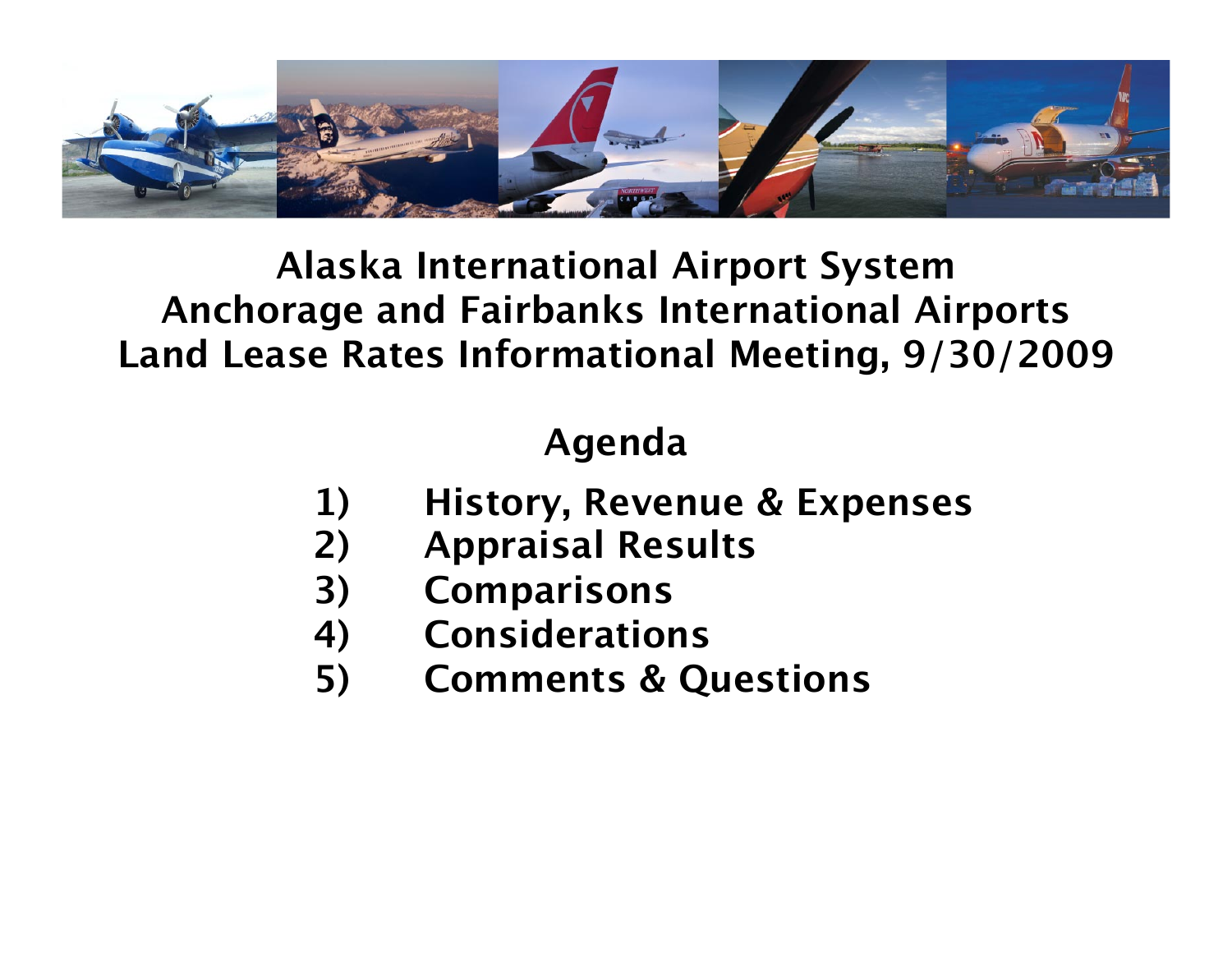

**Land Rates - History**

- **AIAS raised land rents in 2003 from \$.06 and \$.09 to \$.09 and \$.12 for Aviation and Auxiliary**
- **AIAS proposed to raise land rents in 2008 from \$. 09 and \$.12 to \$.18 and \$.24 for Aviation and Auxiliary**
- **AIAS proposal abated due to public concern about economy and inadequate lead time**
- **AIAS Operating Agreement seeks more equitable alignment of cost centers**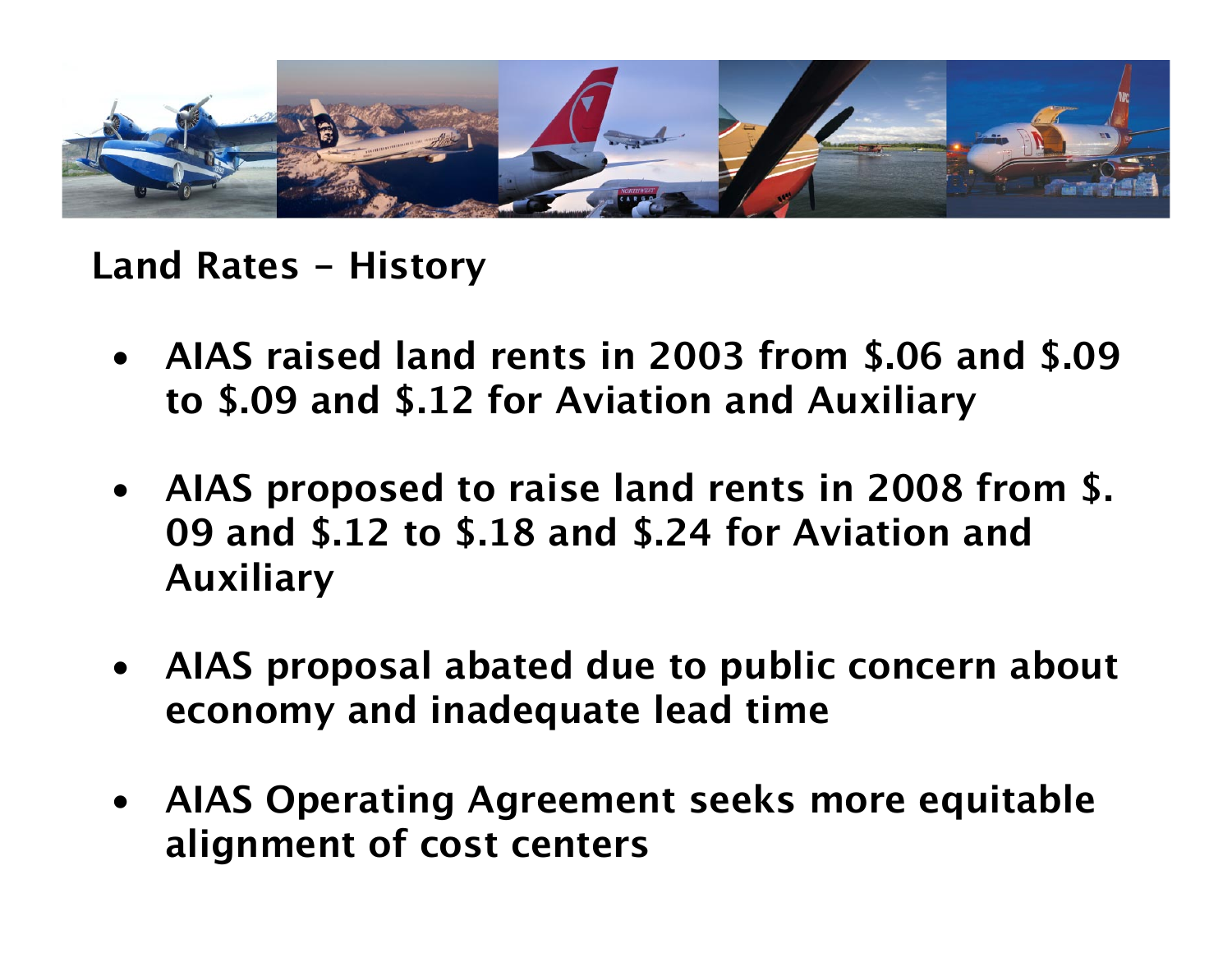

**Land Rates - Anchorage**

|                                 |                    | Current (est. 2003) Appraised (7/2009) |
|---------------------------------|--------------------|----------------------------------------|
| <b>Aviation:</b><br>(avg N AP)  | \$.09/sf/year      | \$.74 sf/yr                            |
| (avg E AP)                      | \$.09/sf/year      | $$.76$ sf/yr                           |
|                                 |                    | $$.76$ sf/yr (SAP)                     |
| <b>Auxiliary:</b><br>(avg E AP) | \$.12/sf/year      | $$.96$ sf/yr                           |
| <b>Non-Aviation:</b>            | <b>Fair Market</b> | N/A                                    |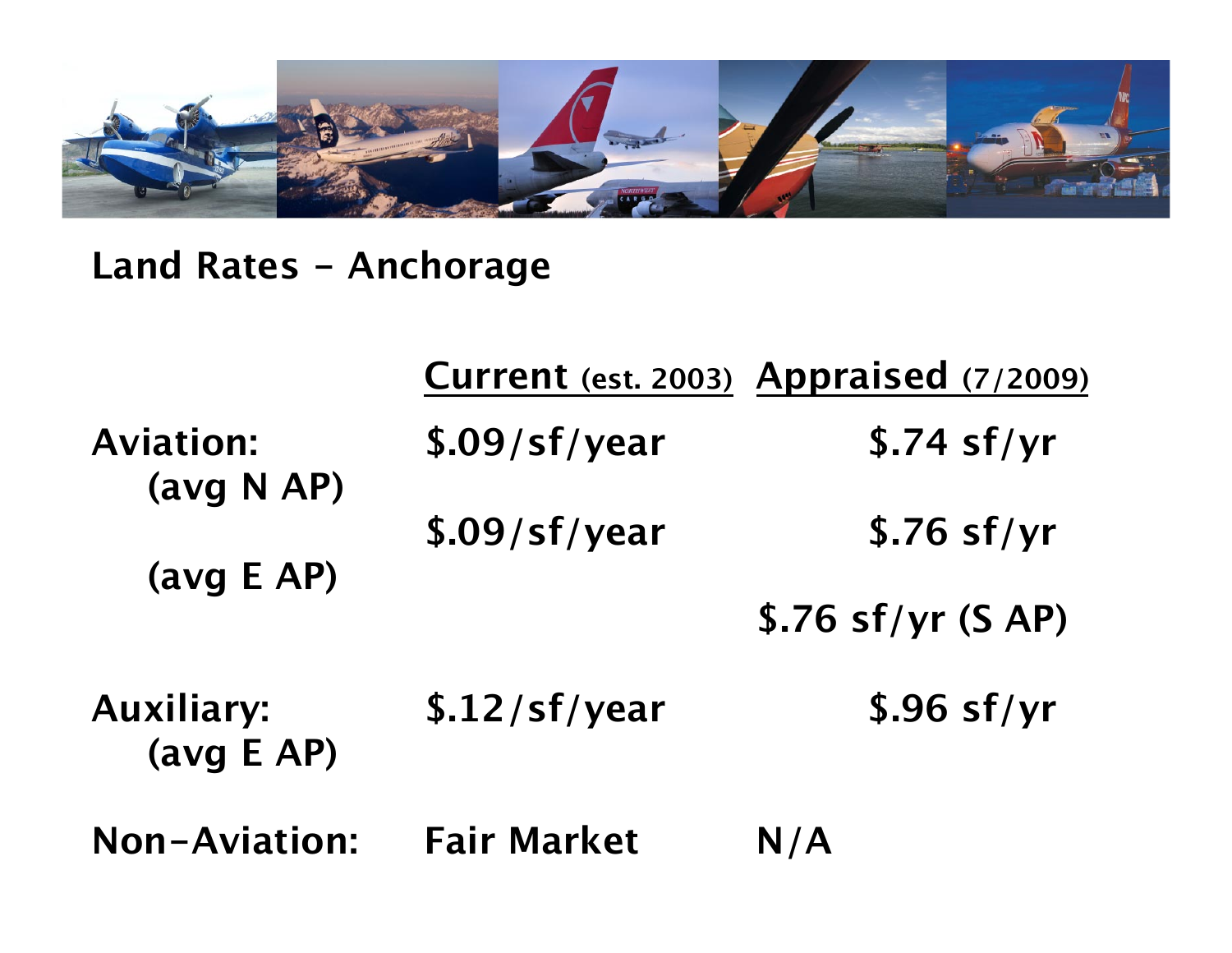

#### **Land Rates - Anchorage Appraisal Results**

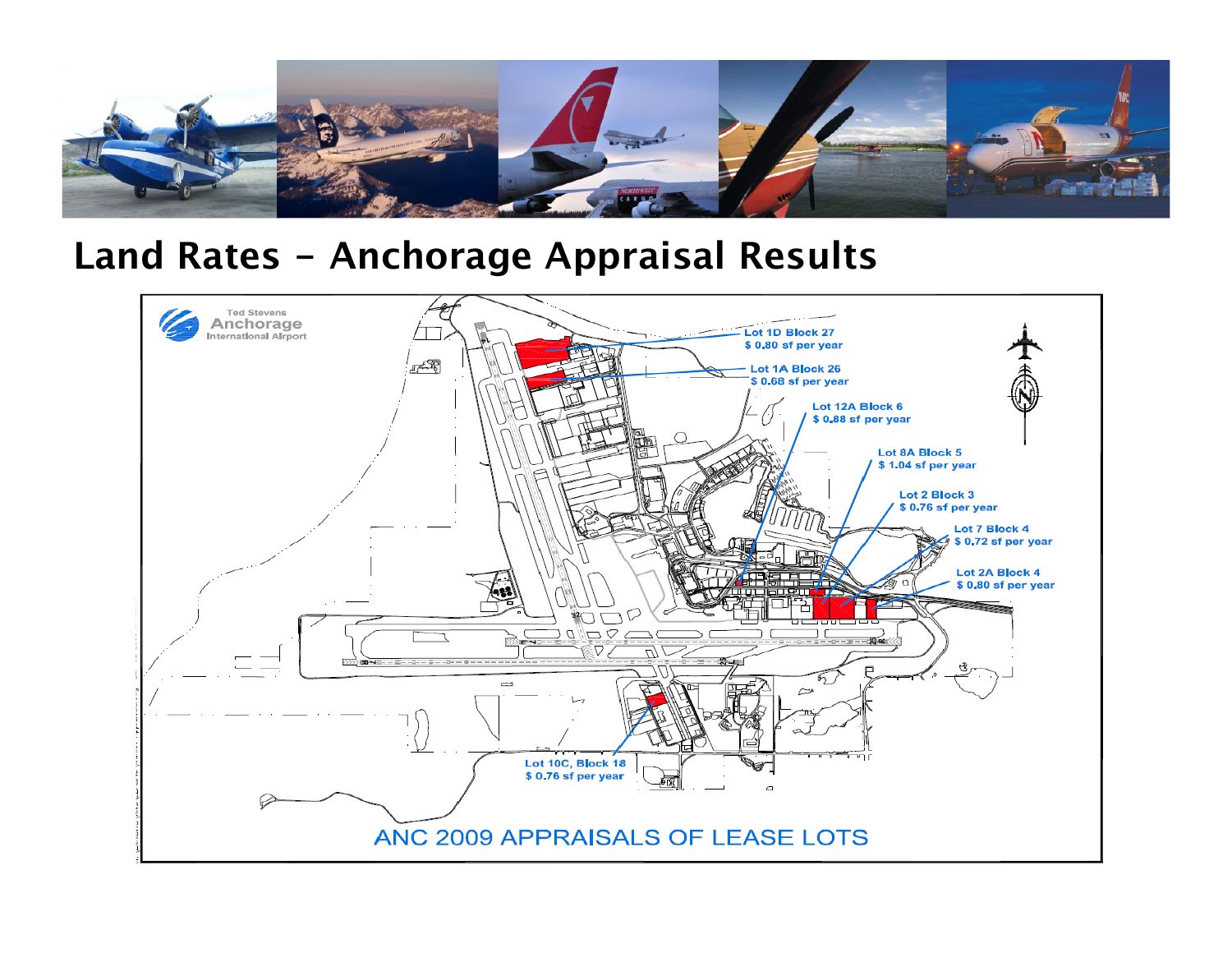

# **Land Rates - Fairbanks**

|                      | Current (est. 2003) Appraised (7/2009) |     |              |
|----------------------|----------------------------------------|-----|--------------|
| <b>Aviation:</b>     | \$.09/sf/year                          |     | $$.18$ sf/yr |
| (West)<br>(East)     | \$.09/sf/year                          |     | \$.14 sf/yr  |
| <b>Auxiliary:</b>    | \$.12/sf/year                          |     | $$.22$ sf/yr |
| <b>Non-Aviation:</b> | <b>Fair Market</b>                     | N/A |              |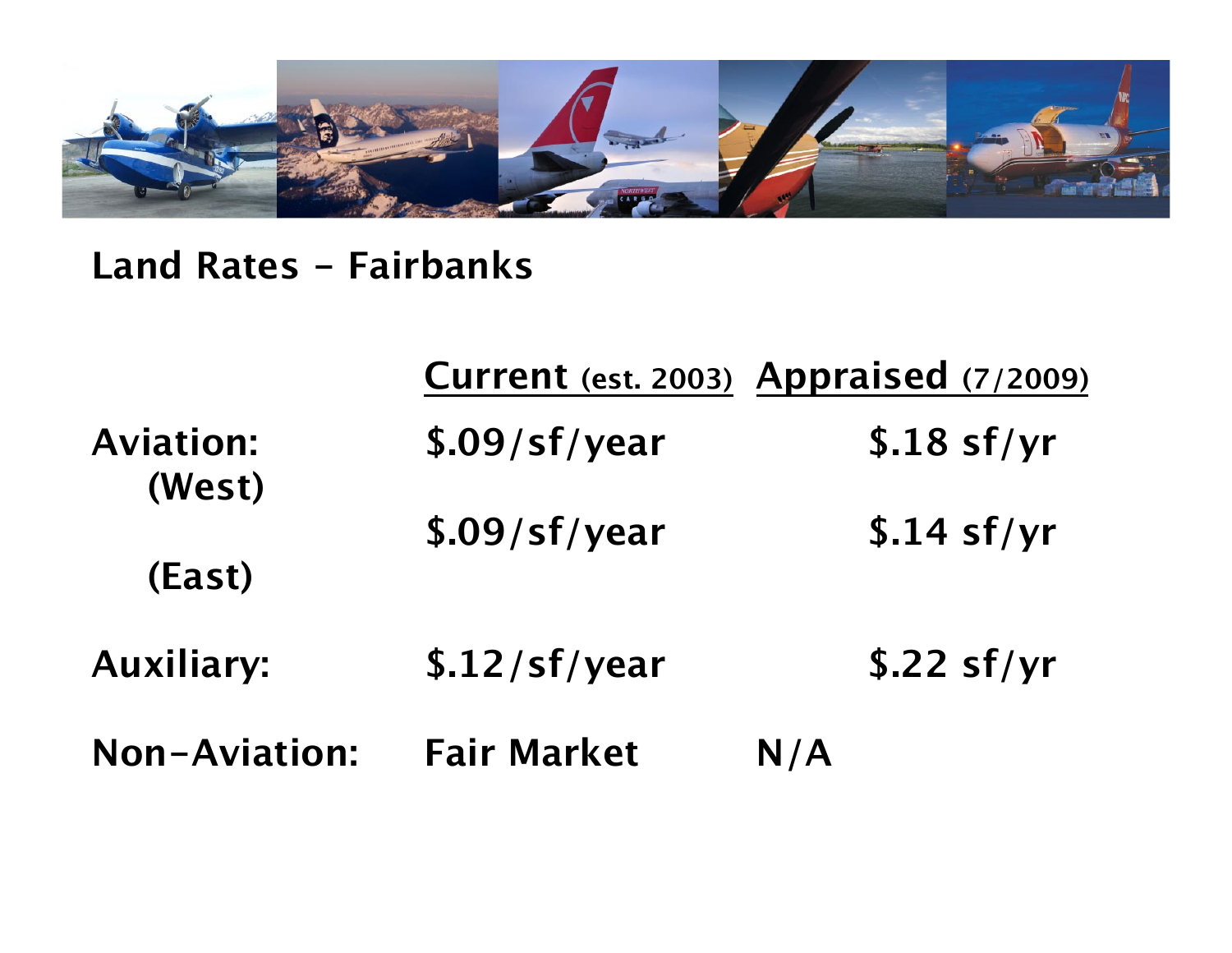

# **Land Rates – Fairbanks Appraisal Results\$.18 sf/yr \$.22 sf/yr**  $14816/3$ **PPP**  $18821$ Q. erei<br>Ethol a sa **6A/1 \$.14 sf/yr BLOCK BO**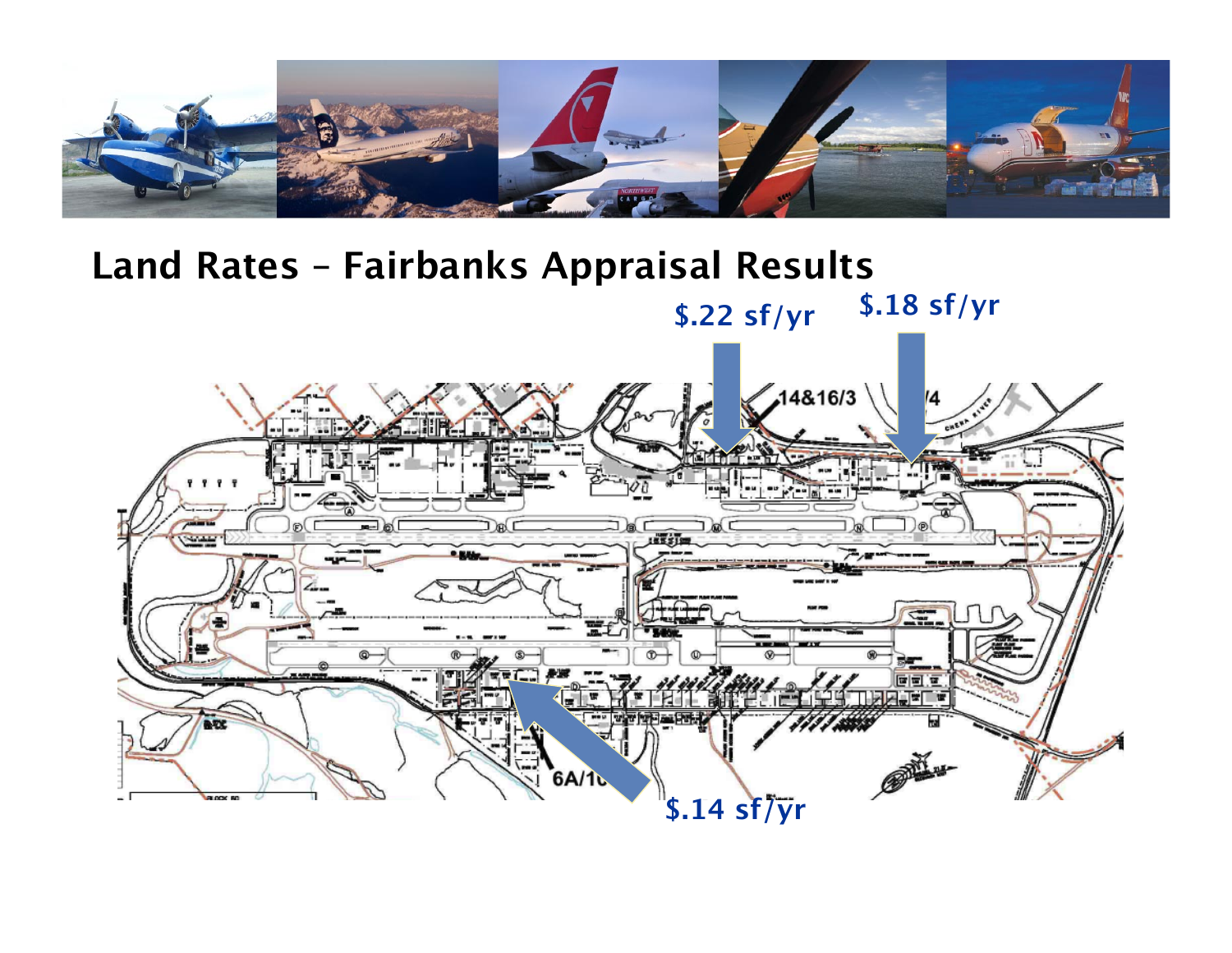

#### **Land Rates – Comparisons**

| <b>STATE AIRPORTS</b> | <b>CURRENT</b> |            |  |
|-----------------------|----------------|------------|--|
|                       | AV             | <b>NON</b> |  |
| BARROW                | 0.114          | 0.164      |  |
| <b>BFTHFL</b>         | 0.114          | 0.164      |  |
| DILLINGHAM            | 0.114          | 0.08       |  |
| HOMER                 | 0.114          | 0.100      |  |
| KODIAK                | 0.114          | 0.164      |  |
| KOTZEBUE              | 0.114          | 0.164      |  |
| <b>SITKA</b>          | 0.114          | 0.164      |  |
| D. Horse-Tundra       | 0.114          | 0.137      |  |
| D. Horse-Gravel       | 0.248          | 0.271      |  |

| <b>OTHER AIRPORTS</b> | <b>CURRENT</b>       |            |  |
|-----------------------|----------------------|------------|--|
|                       | AV                   | <b>NON</b> |  |
| <b>JUNEAU</b>         | .17/.52 <sup>1</sup> | Bid        |  |
| <b>KENAI</b>          | $6\%$ <sup>2</sup>   |            |  |
| <b>MERRILL FIELD</b>  | 0.17                 | N/A        |  |
| <b>PALMER</b>         | 0.10                 | N/A        |  |
| <b>WASILLA</b>        | 0.06                 | N/A        |  |

1.17 undeveloped, .52 apron land

<sup>2</sup>6% of FMV/yr -Appraised every 5 years

#### **State Rural Increases:**

- Effective April, 2009
- •Aviation increases 4% in January 2011, 2013

•Auxiliary increases 8% in January 2010, 2011; 6% in 2013, 5% in 2015

| <b>INTL AIRPORTS</b> | <b>CURRENT</b> |      |  |
|----------------------|----------------|------|--|
|                      | AV             | AUX  |  |
| ANCHORAGE            | 0.09           | 0.12 |  |
| <b>FAIRBANKS</b>     | 0.09           | 0.12 |  |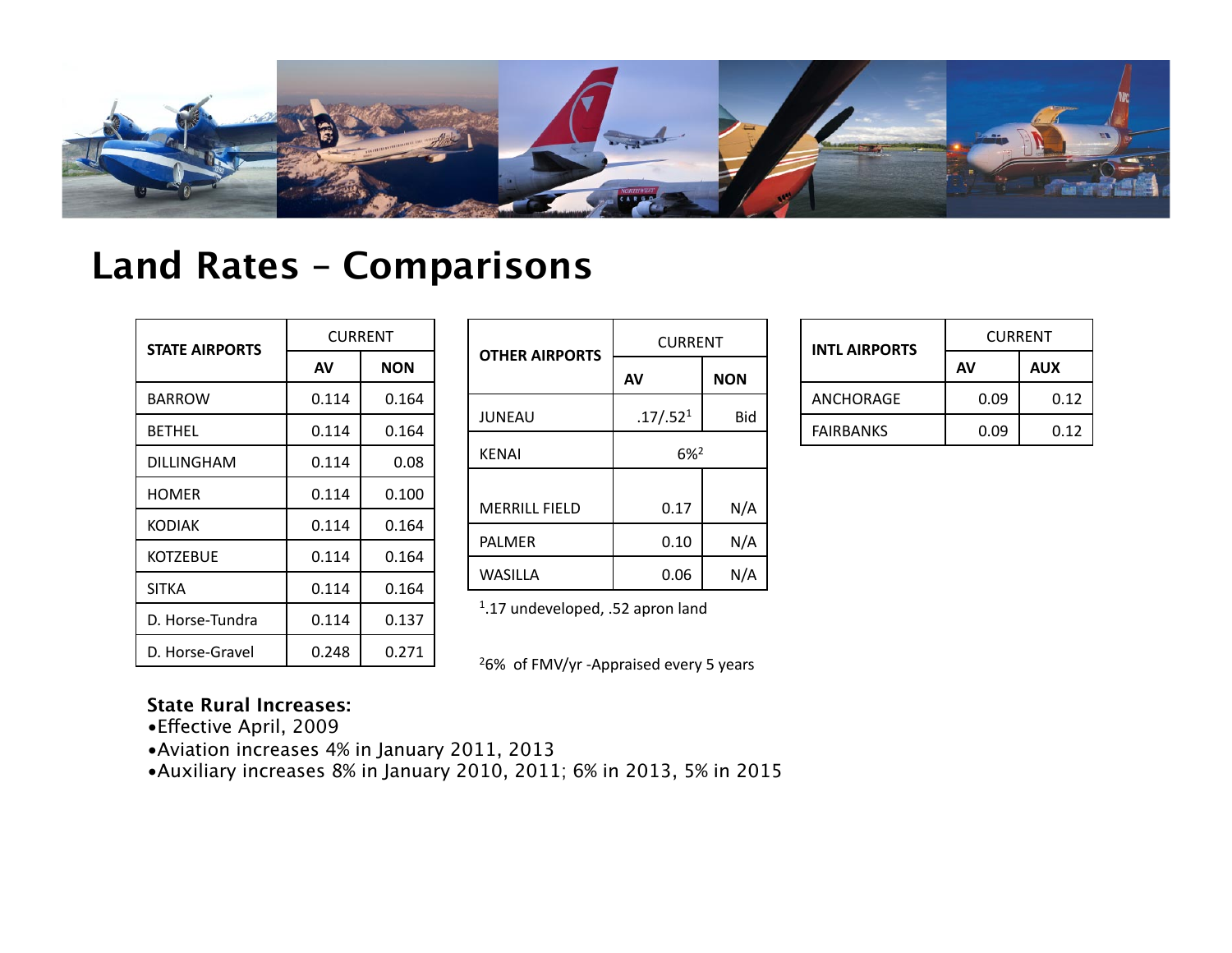

### **Land Rates – Considerations**

**Federal Grant Assurance 24 (of 39):** 

**"Fee and Rental Structure: It will maintain a fee and rental structure for the facilities and services at the airport which will make the airport as self-sustaining as possible under the circumstances existing at the particular airport, taking into account such factors as the volume of tra"c and economy of collection."**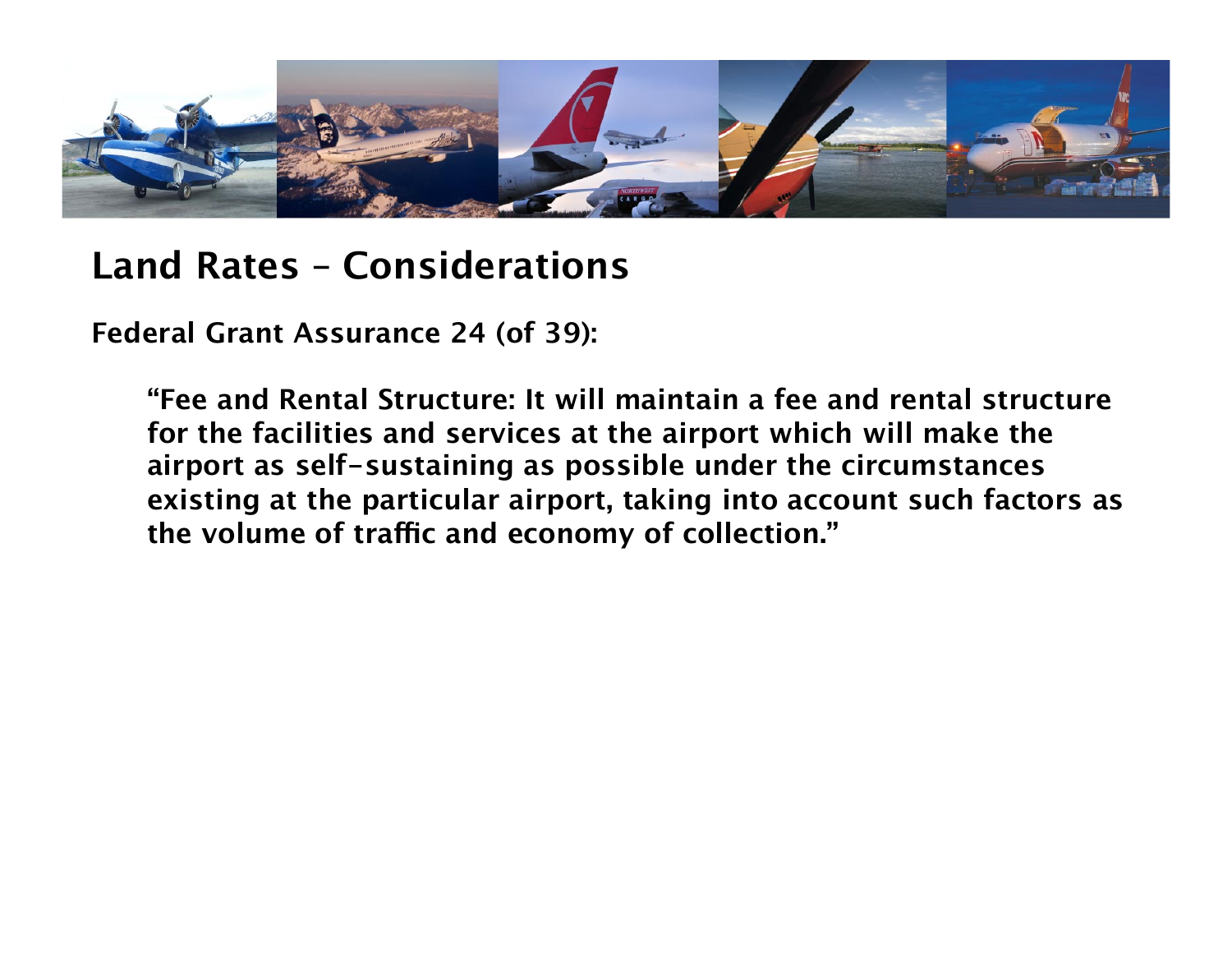

### **Land Rates – Considerations**

| <b>Top Three Revenue Sources</b>                           |              |                                                                |                 |      |      |      |      |
|------------------------------------------------------------|--------------|----------------------------------------------------------------|-----------------|------|------|------|------|
| <b>Type of Fee</b>                                         | 2003         | 2004                                                           | 2005            | 2006 | 2007 | 2008 | 2009 |
| Landing $(37%)$ .60<br>1.41/1.76                           |              |                                                                | $.66$ 1.07 1.11 |      | 1.26 | 1.52 |      |
| <b>Fuel Flow</b><br>>12,500<br>$<$ 12,500                  | (18%)<br>3.3 | 2.7/3.3 2.7/3.3 2.7/3.3 2.7/3.3 2.7/3.3 2.7/3.3 2.7/6.7<br>3.3 | 3.3             | 3.3  | 3.3  | 3.3  | 2.7  |
| Term. Rent (11%) 48.59 49.8 43.31 46.55 51.15<br>63.2/85.1 |              |                                                                |                 |      |      | 61.5 |      |
| Land Rent (4%)                                             |              | .09/.12 .09/.12 .09/.12 .09/.12 .09/.12 .09/.12 .09/.12        |                 |      |      |      |      |

\*Other revenue sources: concessions, parking, PFC's, investment income, acft parking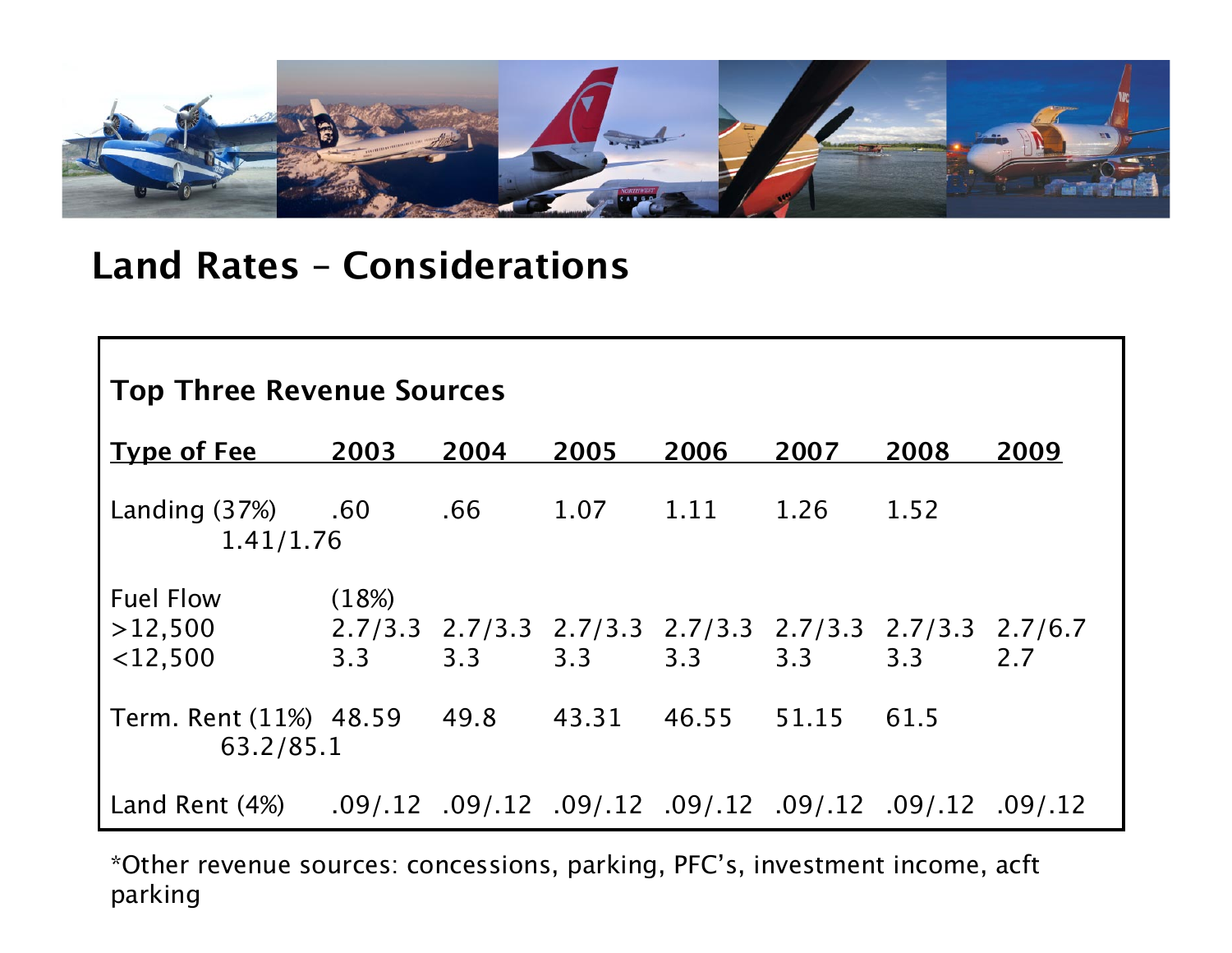

# **Land Rates – Considerations**

**17AAC 42.295. Rent Adjustment**

**Unless otherwise specified in a lease:**

- **May not adjust rent more than once in a 12 month period**
- **May not adjust rent first five years of term if lease exceeds 10 years term**
- **May not increase rent by more than 10% per year, compounded for each year since the date the rent for that lease was last set or adjusted**
- **May not result in rent greater than fair market rent**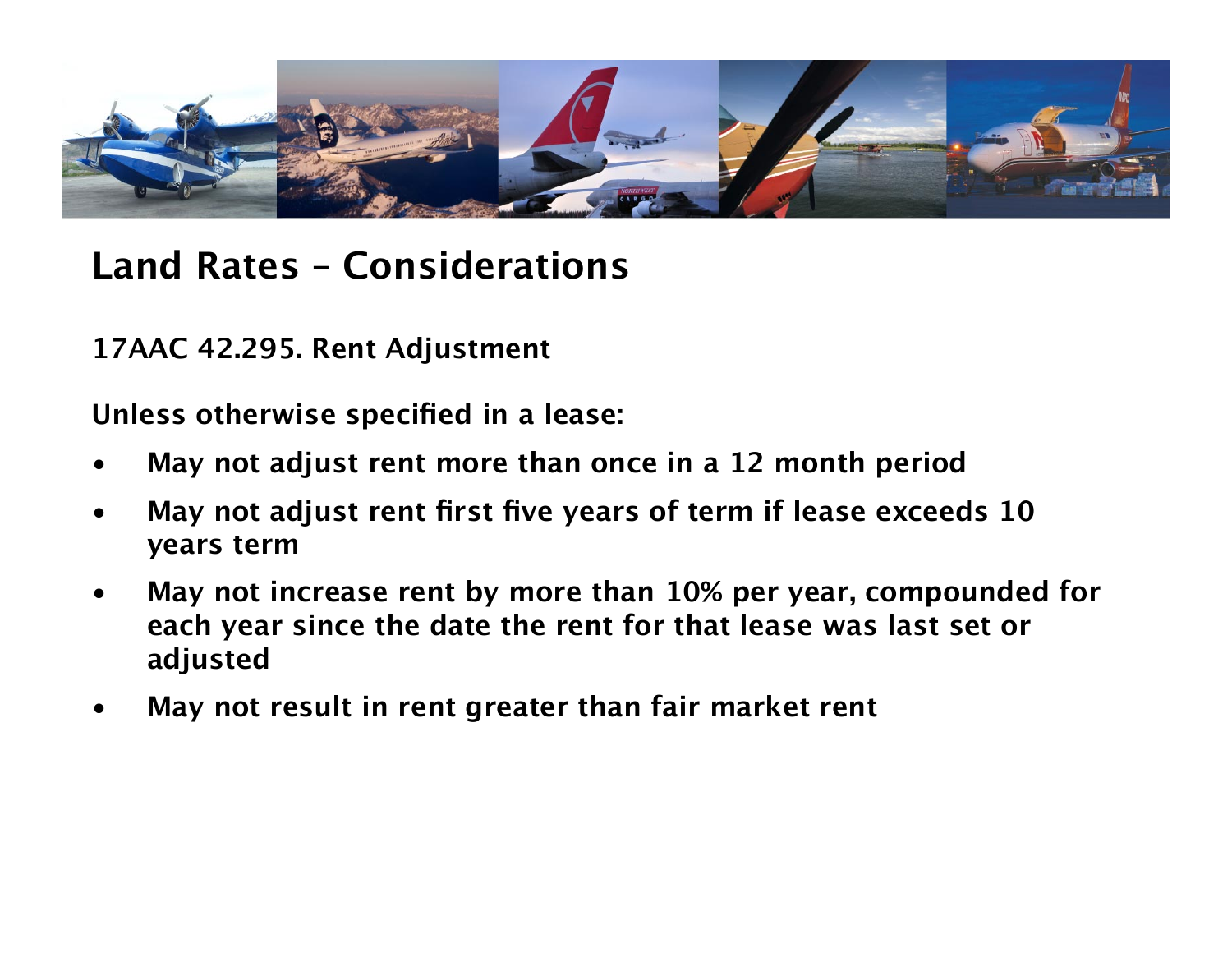

#### **Land Rates – Considerations for 100,000 sf lease lot**

| <b>Example of raise to \$.18</b><br><b>Lease executed in 2009</b><br>20-yr term and annual<br>clause |                 |          |  |  |  |
|------------------------------------------------------------------------------------------------------|-----------------|----------|--|--|--|
|                                                                                                      | Rate<br>Rent/Yr |          |  |  |  |
| 2009:                                                                                                | \$.09           | \$9000   |  |  |  |
|                                                                                                      | Possible:       |          |  |  |  |
| FY 10                                                                                                | \$.09           | \$9,000  |  |  |  |
| FY 11                                                                                                | \$.09           |          |  |  |  |
|                                                                                                      | \$9,000         |          |  |  |  |
| <b>FY 12</b>                                                                                         | \$.09           | \$9,000  |  |  |  |
| <b>FY 13</b>                                                                                         | \$.09           | \$9,000  |  |  |  |
| FY 14                                                                                                | <b>S.I5</b>     | \$15,000 |  |  |  |
| FY 15                                                                                                | \$.16           |          |  |  |  |
| \$16,000                                                                                             |                 |          |  |  |  |

| <b>Example of raise to \$.18</b><br><b>Lease executed in 1995</b><br>40-yr term w/ 5-year clause |       |          |  |  |
|--------------------------------------------------------------------------------------------------|-------|----------|--|--|
|                                                                                                  | Rate  | Rent/Yr  |  |  |
| 2005:                                                                                            | \$.09 | \$9000   |  |  |
| Possible:                                                                                        |       |          |  |  |
| <b>FY 10</b>                                                                                     | \$.15 | \$15,000 |  |  |
| FY 11                                                                                            | \$.15 | \$15,000 |  |  |
| <b>FY 12</b>                                                                                     | \$.15 | \$15,000 |  |  |
| FY 13                                                                                            | \$.15 | \$15,000 |  |  |
| FY 14                                                                                            | \$.15 | \$15,000 |  |  |
| <b>FY 15</b>                                                                                     | \$.18 | \$18,000 |  |  |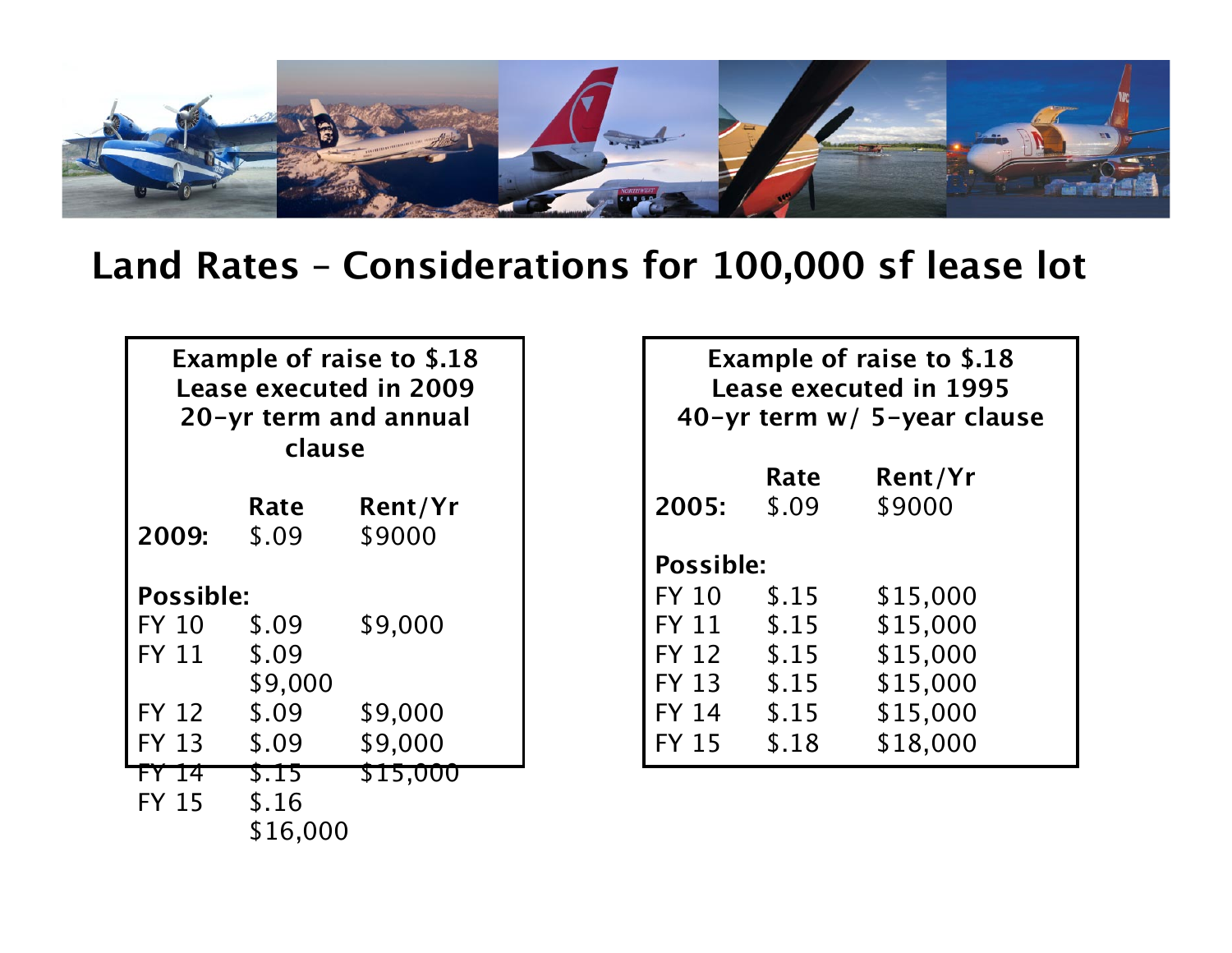

**Land Rates – Next Steps**

- **8/26 Public noticed informational meetings**
- **9/30 Informational meetings in Anchorage and Fairbanks**
- **10/1-10/16 Public comment period on Informational Meetings**
- **10/17-1/1/2010 Potential public notice, public comment, public meeting(s), and if increase made, implementation**